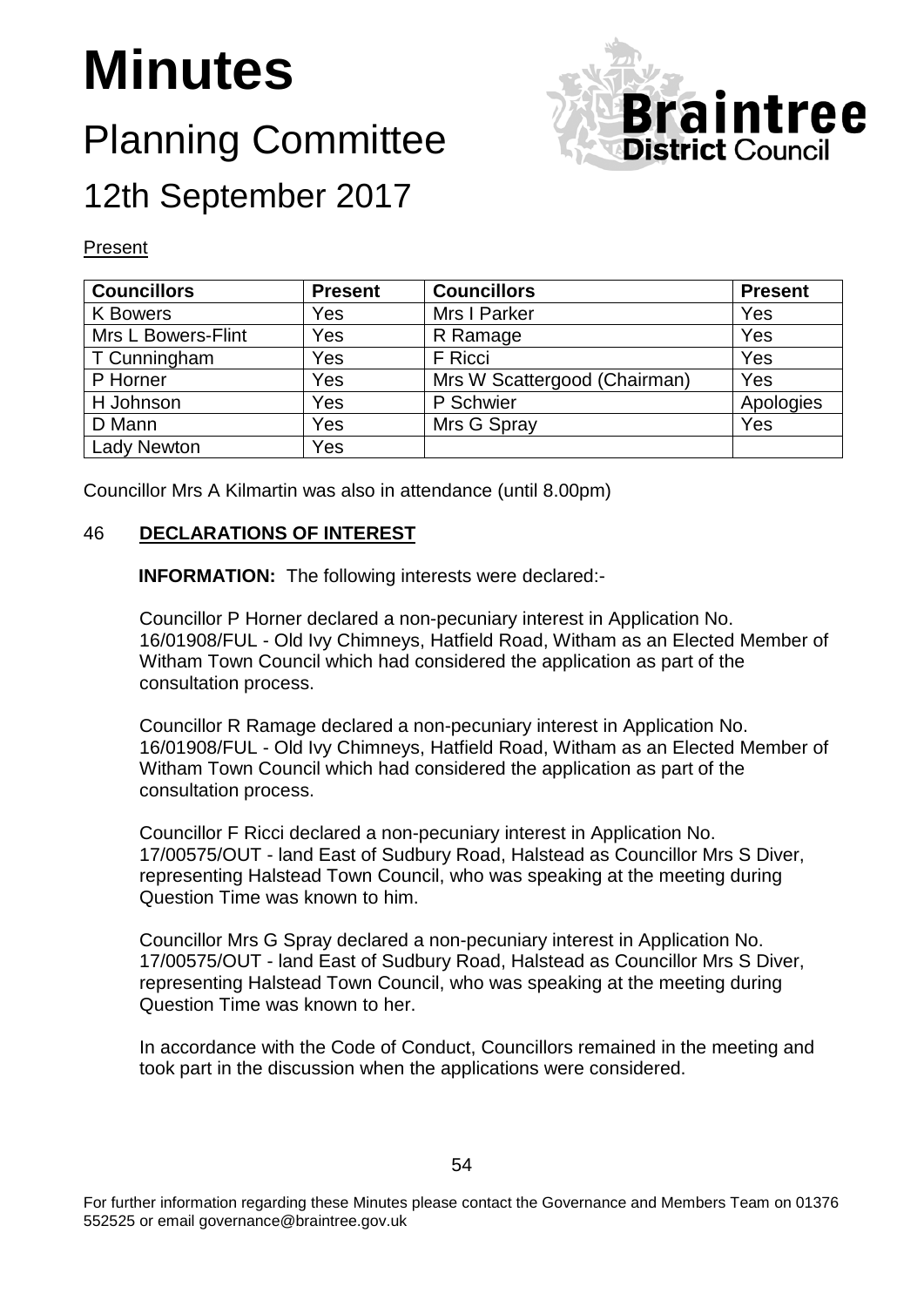#### 47 **MINUTES**

**DECISION:** That the Minutes of the meeting of the Planning Committee held on 29th August 2017 be approved as a correct record and signed by the Chairman.

#### 48 **QUESTION TIME**

**INFORMATION:** There were 12 statements made. Details of the people who spoke at the meeting are contained in the Appendix to these Minutes. Those people who had registered to speak about a planning application spoke immediately prior to the consideration of the application.

Principally, these Minutes record decisions taken only and, where appropriate, the reasons for the decisions.

#### 49 **PLANNING APPLICATIONS APPROVED**

**DECISION:** That the undermentioned planning applications be approved under the Town and Country Planning Act 1990, including Listed Building Consent where appropriate, subject to the conditions and reasons contained in the Development Manager's report, as amended below. Details of these planning applications are contained in the Register of Planning Applications.

| Plan No.                    | Location            | Applicant(s)     | <b>Proposed Development</b>                                                                                                                                                                               |
|-----------------------------|---------------------|------------------|-----------------------------------------------------------------------------------------------------------------------------------------------------------------------------------------------------------|
| *15/00289/FUL<br>(APPROVED) | Hatfield<br>Peverel | Mr D Nicolic     | Erection of bungalow, Acres<br>Down, Station Road.                                                                                                                                                        |
| Plan No.                    | <b>Location</b>     | Applicant(s)     | <b>Proposed Development</b>                                                                                                                                                                               |
| *17/00658/FUL<br>(APPROVED) | Toppesfield         | Mr Michael Wills | Change of roof to existing<br>garage with two storey side<br>extension, two storey front<br>porch extension and single<br>storey rear extension,<br><b>Orchard House, Mallows</b><br>Lane, Gainsford End. |

The Committee approved this application, subject the amendment of Condition No. 3 and the addition of an Information to Applicant as follows:-

#### Amended Condition

3. Prior to occupation, the first floor windows on the western facing elevation shall be glazed with obscure glass to a minimum level 3, and shall be non-opening with the exception of a top hung fan light opening and thereafter retained as approved.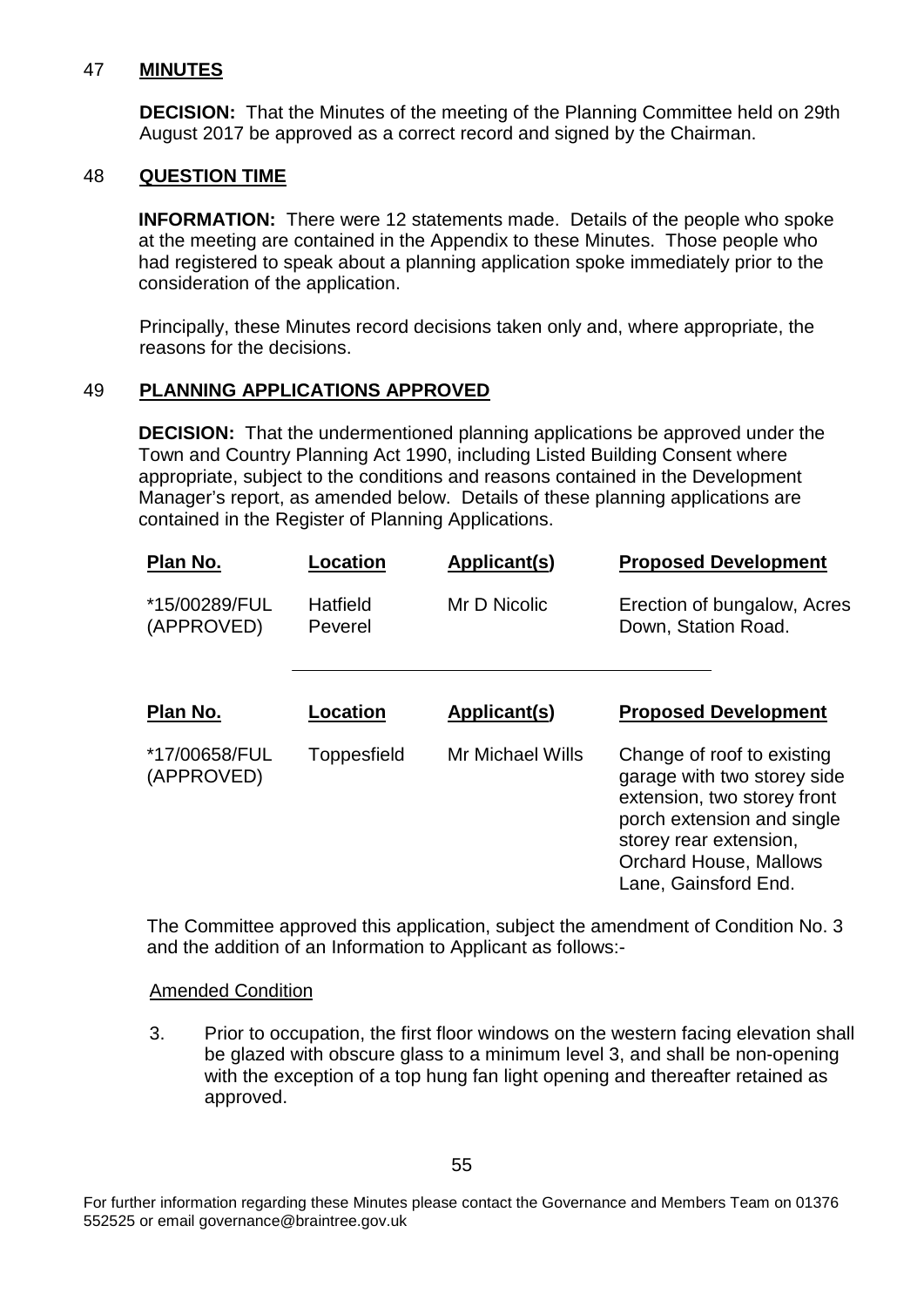#### Information to Applicant

Glazing to provide privacy is normally rated on a scale of 1-5, with 5 providing the most privacy.

#### 50 **SECTION 106 AGREEMENT**

| Plan No.                    | Location | Applicant(s)                                                                     | <b>Proposed Development</b>                                                                                                                                                                                                                                                                                                                                                                  |
|-----------------------------|----------|----------------------------------------------------------------------------------|----------------------------------------------------------------------------------------------------------------------------------------------------------------------------------------------------------------------------------------------------------------------------------------------------------------------------------------------------------------------------------------------|
| *17/00575/OUT<br>(APPROVED) | Halstead | <b>Vaizey North</b><br><b>Estate Trust and</b><br>Gladman<br>Developments<br>Ltd | Outline planning permission for<br>up to 205 residential dwellings<br>(including 30% affordable<br>housing), 0.51ha for<br>apartments with care (C2 use<br>class), planting, landscaping,<br>public open space and<br>children's play area and<br>sustainable drainage system<br>(SuDS). All matters reserved<br>with the exception of three<br>access points, land East of<br>Sudbury Road. |

**DECISION:** That, subject to the applicant entering into a suitable legal agreement pursuant to Section 106 of the Town and Country Planning Act 1990 (as amended) to cover the following Head of Terms:-

- **- Housing Phasing and Landscape Strategy** To be provided at least 3 months prior to the submission of the first reserved matters, such to detail how (in what phases) the site will come forward for development.
- **Affordable Housing**  30% of units on-site to be affordable housing, with a final mix to be agreed at the reserved matters stage, but with a 70%/30% ratio of affordable rent over shared ownership.
- **Allotments**  Financial contribution calculated in accordance with updated figures from the Open Spaces Supplementary Planning Document and the number and size of dwellings approved at Reserved Matters stage, to fund improvements at Colne Road, Halstead Allotments.
- **Outdoor Sport Contribution** Financial contribution calculated in accordance with updated figures from the Open Spaces Supplementary Planning Document and the number and size of dwellings approved at Reserved Matters stage, to be spent providing a new tennis court and associated facilities at Courtauld Sports Ground, Colchester Road, Halstead.
- **Community Building Contribution** Financial contribution towards a new community building at Butler Road, Halstead of £462.30 per unit.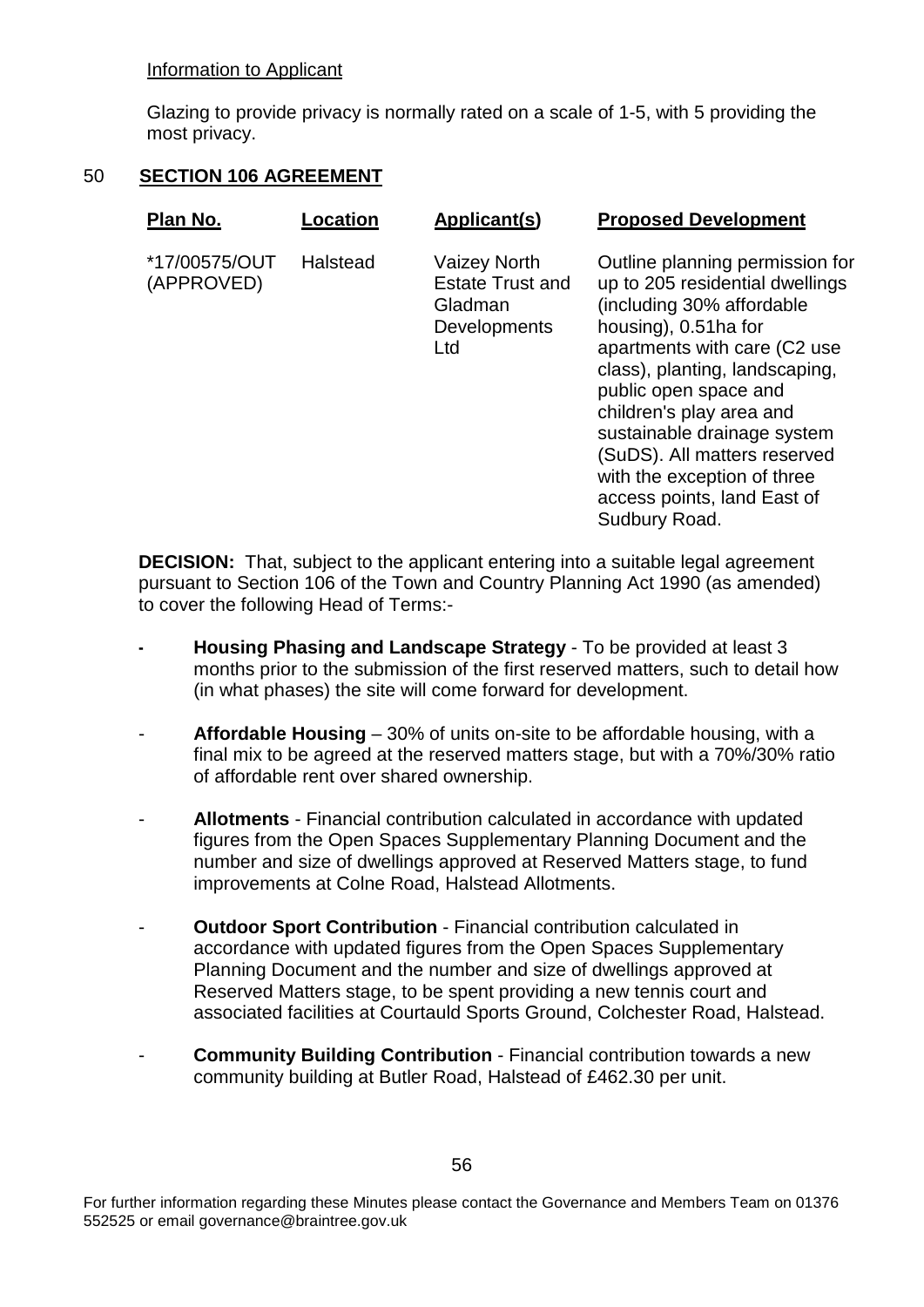- **Public Open Space and Equipped Play** (on-site) A minimum area of 13.53ha for informal open space and an area of equipped play. Areas of public open space and equipped play to be managed by a Management Company.
- **Open Space Contribution** (Coggeshall Pieces) Financial contribution towards improvements to Coggeshall Pieces including, but not limited to, the provision of footpath links.
- **Education**  Financial contribution for Early Years and Childcare provision and Primary School place provision in the locality. Contribution to be calculated in accordance with standard Essex County Council provisions based on the number of dwellings to be constructed, index linked to April 2017.
- **Health**  Financial contribution of £378.54 per dwelling towards the improvement of Primary Health care facilities, or the provision of new facilities for Elizabeth Courtauld Surgery, Halstead.
- **Highways and Transport** The provision of residential travel packs to the first occupiers of each dwelling.

the Development Manager be authorised to grant planning permission for the above development in accordance with the approved plans and the conditions and reasons set out in the report. Alternatively, in the event that a suitable planning obligation is not agreed within three calendar months of the date of the Planning Committee's decision, the Development Manager be authorised to refuse planning permission. Details of this planning application are contained in the Register of Planning Applications.

Councillor Mrs Shirley Diver, representing Halstead Town Council, attended the meeting and spoke against this application.

#### 51 **PLANNING APPLICATIONS REFUSED**

**DECISION:** That the undermentioned planning applications be refused for the reasons contained in the Development Manager's report. Details of these planning applications are contained in the Register of Planning Applications.

| Plan No.                   | Location | Applicant(s)                               | <b>Proposed Development</b>                                                                                                                               |
|----------------------------|----------|--------------------------------------------|-----------------------------------------------------------------------------------------------------------------------------------------------------------|
| *16/01908/FUL<br>(REFUSED) | Witham   | Mr Ladkin<br>St. Giles<br>Developments Ltd | Erection of 15 no. residential<br>units and conversion of<br>listed building into 4 no.<br>residential apartments, Old<br>Ivy Chimneys, Hatfield<br>Road. |

Councillor Mrs Angela Kilmartin, representing Witham Town Council, attended the meeting and spoke against this application.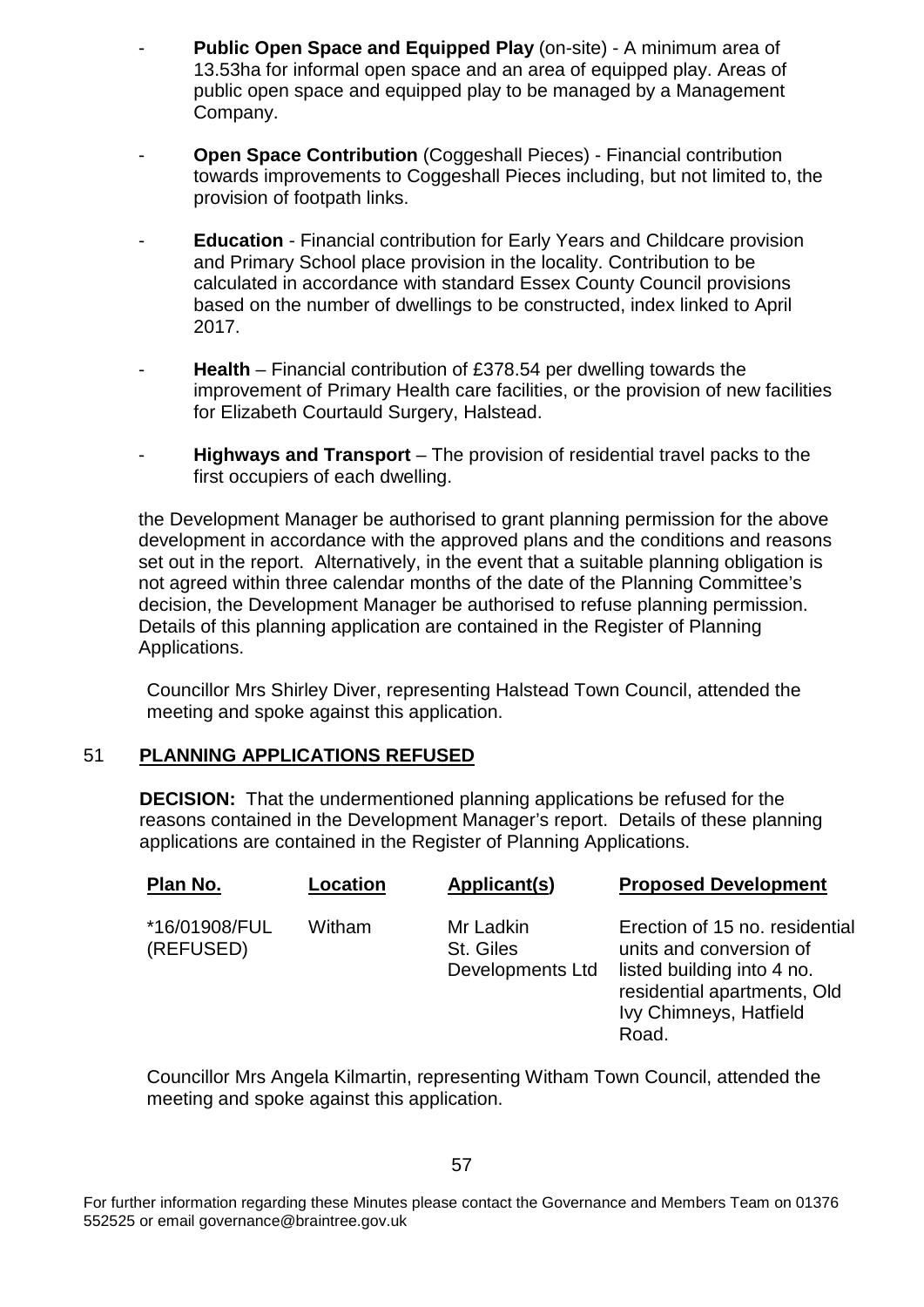**Plan No.**

**Location**

Bradwell

#### **Applicant(s)**

**Proposed Development**

\*17/01196/FUL (REFUSED)

Trustees of the Bradwell Estate Change of use to 1 no. residential dwelling, including an extension to an existing building, provision of associated amenity space and demolition of a building, Park Farm Buildings, Church Road.

# 52 **PLANNING AND ENFORCEMENT APPEAL DECISIONS – JULY 2017**

**INFORMATION:** Consideration was given to a report, for information, on planning and enforcement appeal decisions received during July 2017. The report included a summary of each case and a précis of the decision.

**DECISION:** That the report be noted.

PLEASE NOTE: The full list of standard conditions and reasons can be viewed at the office of the Development Manager, Council Offices, Causeway House, Bocking End, Braintree, Essex CM7 9HB.

(Where applications are marked with an \* this denotes that representations were received and considered by the Committee).

The meeting closed at 9.22pm.

Councillor Mrs W Scattergood (Chairman)

For further information regarding these Minutes please contact the Governance and Members Team on 01376 552525 or email governance@braintree.gov.uk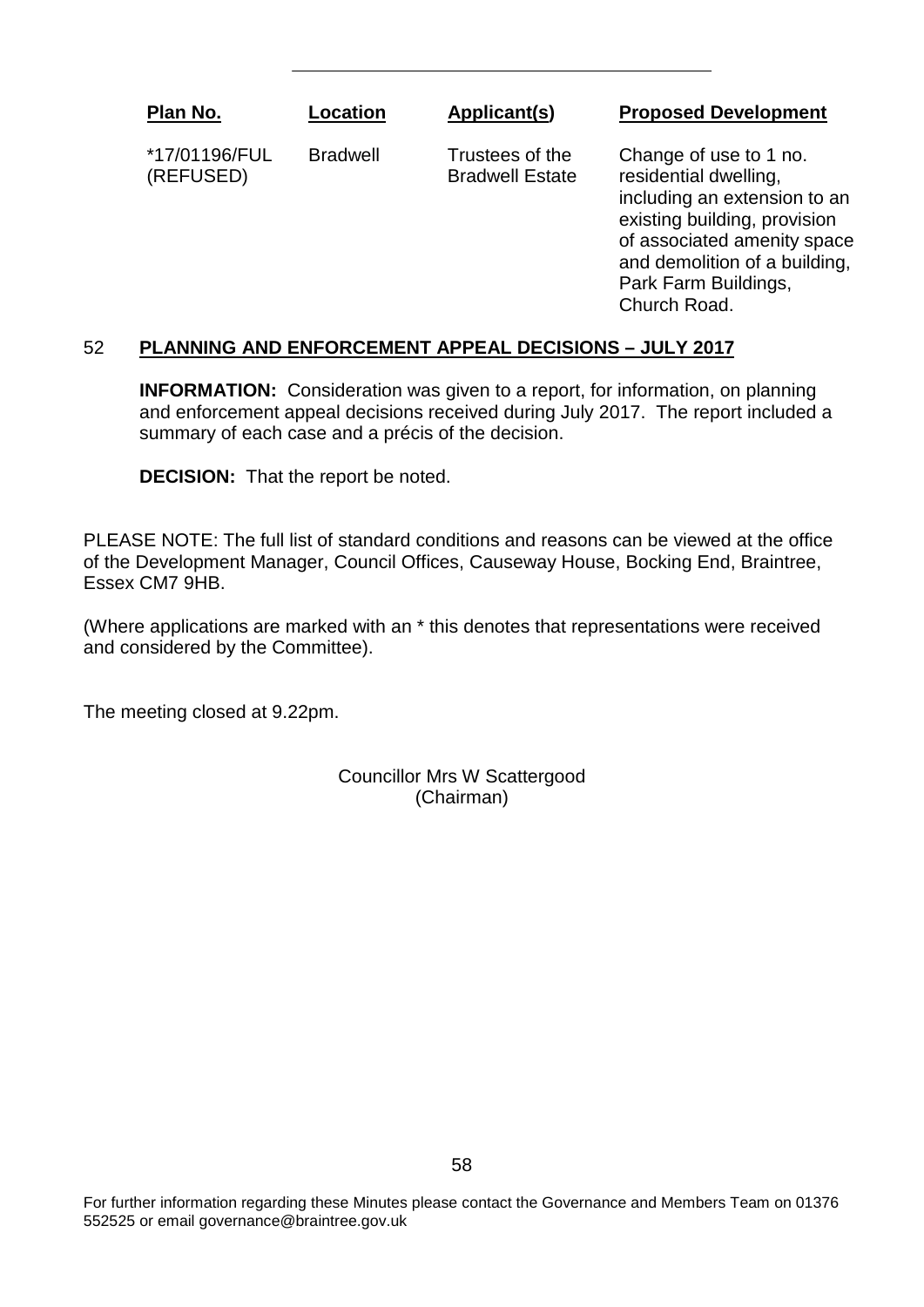# APPENDIX

# PLANNING COMMITTEE

# 12TH SEPTEMBER 2017

# PUBLIC QUESTION TIME

# Details of Questions Asked / Statements Made During Public Question Time

#### 1 Statements Relating to Application No. 15/00289/FUL – Acres Down, Station Road, Hatfield Peverel

- (i) Statement by Mr Andrew Darroch, Acres Down, Station Road, Hatfield Peverel (Supporter)
- (ii) Statement by Mr Dimitro Nicolic, 71 Chignal Road, Chelmsford, Essex (Applicant)
- 2 Statements Relating to Application No. 16/01908/FUL Old Ivy Chimneys, Hatfield Road, Witham
	- (i) Statement by Mr Peter Fox, (address not supplied) (Objector)
	- (ii) Statement by Councillor Mrs Angela Kilmartin, for Witham Town Council, c/o Mr James Sheehy, Deputy Town Clerk, Witham Town Council, Town Council Offices, 61 Newland Street, Witham (Objector)
- 3 Statements Relating to Application No. 17/00575/OUT Land East of Sudbury Road, Halstead
	- (i) Statement by Mr Robert Dessent, 5 Factory Terrace, Factory Lane East, Halstead (Objector)
	- (ii) Statement by Mr Martin Walker, for Hands Off Halstead Residents' Group, 27 Churchill Avenue, Halstead (Objector)
	- (iii) Statement by Mr William Dixey, for Halstead Conservation Group, (address not supplied) (Objector)
	- (iv) Statement by Councillor Mrs Shirley Diver, for Halstead Town Council, c/o Ms S Greatorex, Clerk to Halstead Town Council, Mill House, The Causeway, Halstead (Objector)
	- (v) Statement by Mr Chris Ball, for Vaizey North Estate Trust and Gladman Developments Ltd, c/o Gladman House, Alexandria Way, Congleton, Cheshire (Applicant)